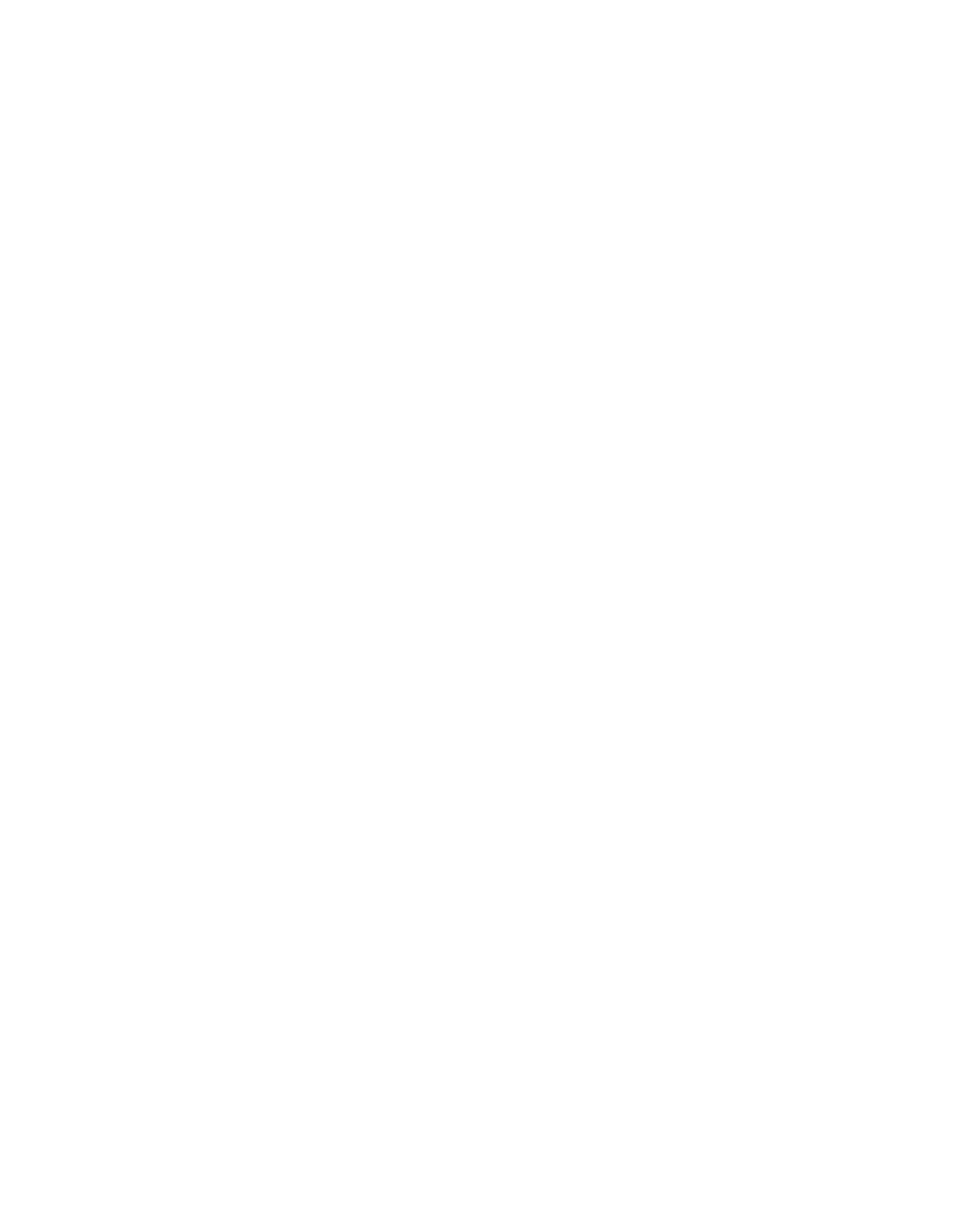## **CURRENCY EQUIVALENTS**

(as of 8 April 2021)

Currency unit – rupiah (Rp)

Rp1.00 = \$0.000069  $$1.00 =$  Rp14,560

### **ABBREVIATIONS**

| ADB      | $-$               | Asian Development Bank                                |
|----------|-------------------|-------------------------------------------------------|
| COVID-19 | $\qquad \qquad -$ | coronavirus disease                                   |
| fintech  | $-$               | financial technology                                  |
| OJK      |                   | Otoritas Jasa Keuangan (Financial Services Authority) |
|          |                   |                                                       |

### **NOTE**

In this report, "\$" refers to United States dollars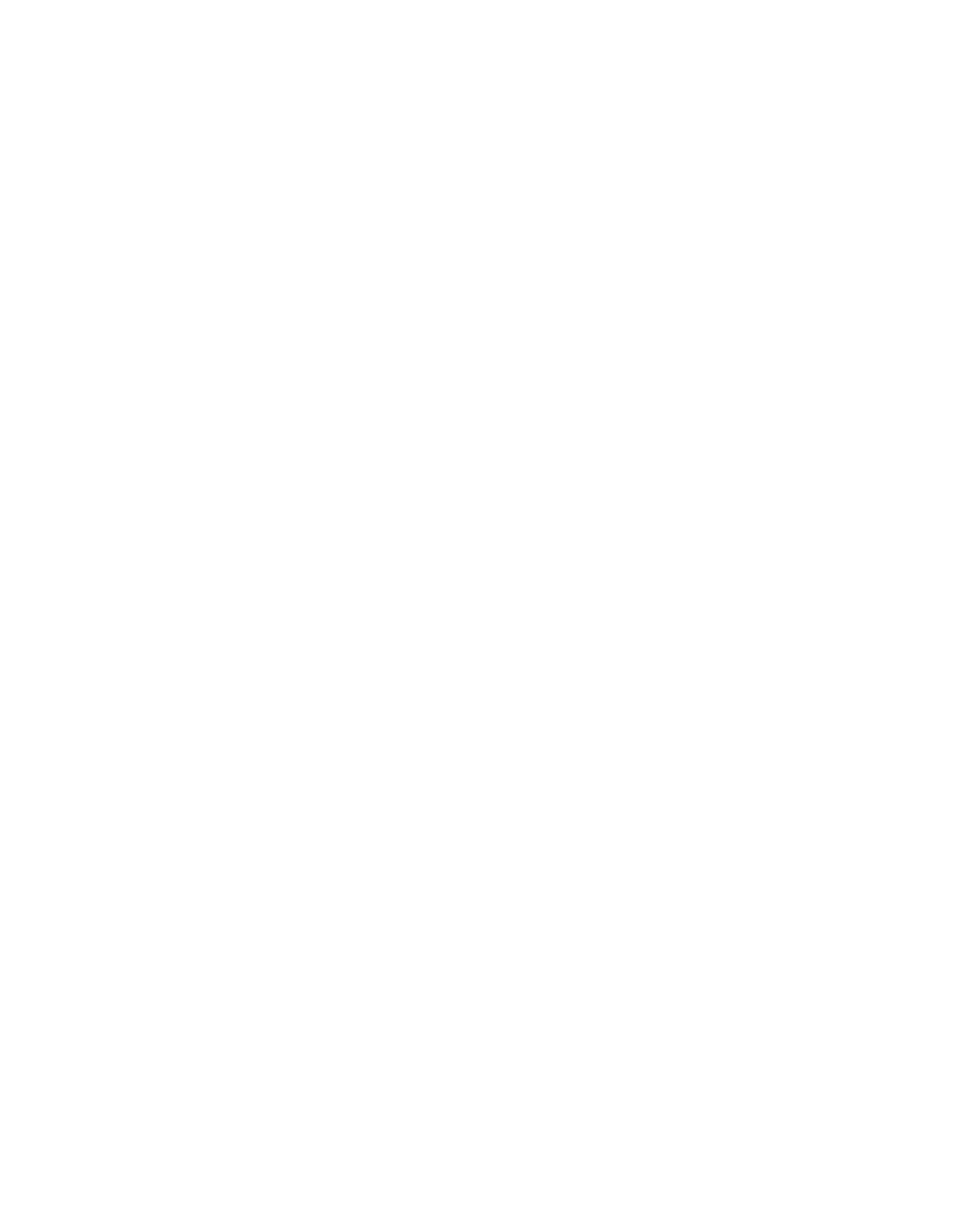| <b>Vice-President</b>                                        | Ashok Lavasa, Private Sector Operations and Public-Private<br>Partnerships                                                                                                                            |  |
|--------------------------------------------------------------|-------------------------------------------------------------------------------------------------------------------------------------------------------------------------------------------------------|--|
| <b>Director General</b><br><b>Deputy Director</b><br>General | Suzanne Gaboury, Private Sector Operations Department (PSOD)<br>Christopher Thieme, PSOD                                                                                                              |  |
| <b>Team leader</b>                                           | Dominic Mellor, Principal Investment Specialist, OPSD, PSOD <sup>a</sup>                                                                                                                              |  |
| <b>Project advisors</b>                                      | Sherwin Pu, Principal Investment Specialist, OPSD, PSOD<br>Arghya Roy, Senior Climate Change Specialist (Climate Change<br>Adaptation), Climate Change and Disaster Risk Management<br>Division, SDCC |  |
| <b>Team members</b>                                          | Munish Aggarwal, Young Professional, OPSD, PSOD<br>Elizabeth Fiona Alpe, Senior Transaction Support Specialist<br>(Integrity), Private Sector Transaction Support Division (PSTS),<br><b>PSOD</b>     |  |
|                                                              | Krisila Benson, Gender Equality and Private Sector Specialist<br>(Consultant), PSTS, PSOD                                                                                                             |  |
|                                                              | Lisette Cipriano, Senior Digital Technology Specialist (Financial<br>Technology Services), SDCC                                                                                                       |  |
|                                                              | Matthew Dallimore, Counsel (Consultant), Office of the General<br>Counsel (OGC)                                                                                                                       |  |
|                                                              | Roberto Floro, Investment Officer, OPSD, PSOD                                                                                                                                                         |  |
|                                                              | Daniel Hersson, Senior Investment Specialist (Consultant), OPSD,<br><b>PSOD</b>                                                                                                                       |  |
|                                                              | Poornima Gayangani Wasana Jayawardana, Financial Sector<br>Specialist, South East Asia Regional Department<br>Nike Johnson, Counsel, OGC                                                              |  |
|                                                              | Manfred Kiefer, Senior Economist, PSTS, PSOD                                                                                                                                                          |  |
|                                                              | Kyla Matias, Safeguards Specialist (Consultant) (Environment),<br>PSTS, PSOD                                                                                                                          |  |
|                                                              | Jocelyn Erlinda Munsayac, Principal Safeguards Specialist, PSTS,<br><b>PSOD</b>                                                                                                                       |  |
|                                                              | Melissa Navarra, Safeguards Specialist (Consultant) (Social),<br>PSTS, PSOD                                                                                                                           |  |
|                                                              | Charles Navarro, Investment Specialist (Consultant), OPSD, PSOD<br>Noel Peters, Principal Safeguards Specialist, PSTS, PSOD                                                                           |  |
|                                                              | Blendy Rom, Senior Operations Assistant, OPSD, PSOD<br>Amanda Satterly, Senior Social Development Specialist (Gender<br>and Development), PSTS, PSOD                                                  |  |
|                                                              | Kunal Upadhyay, Senior Investment Specialist (Consultant), OPSD,<br><b>PSOD</b>                                                                                                                       |  |
|                                                              | Yichu Zhang, Operations Associate (Consultant), OPSD, PSOD                                                                                                                                            |  |

<sup>a</sup> Outposted to the Thailand Resident Mission.

In preparing any country program or strategy, financing any project, or by making any designation of or reference to a particular territory or geographic area in this document, the Asian Development Bank does not intend to make any judgments as to the legal or other status of any territory or area.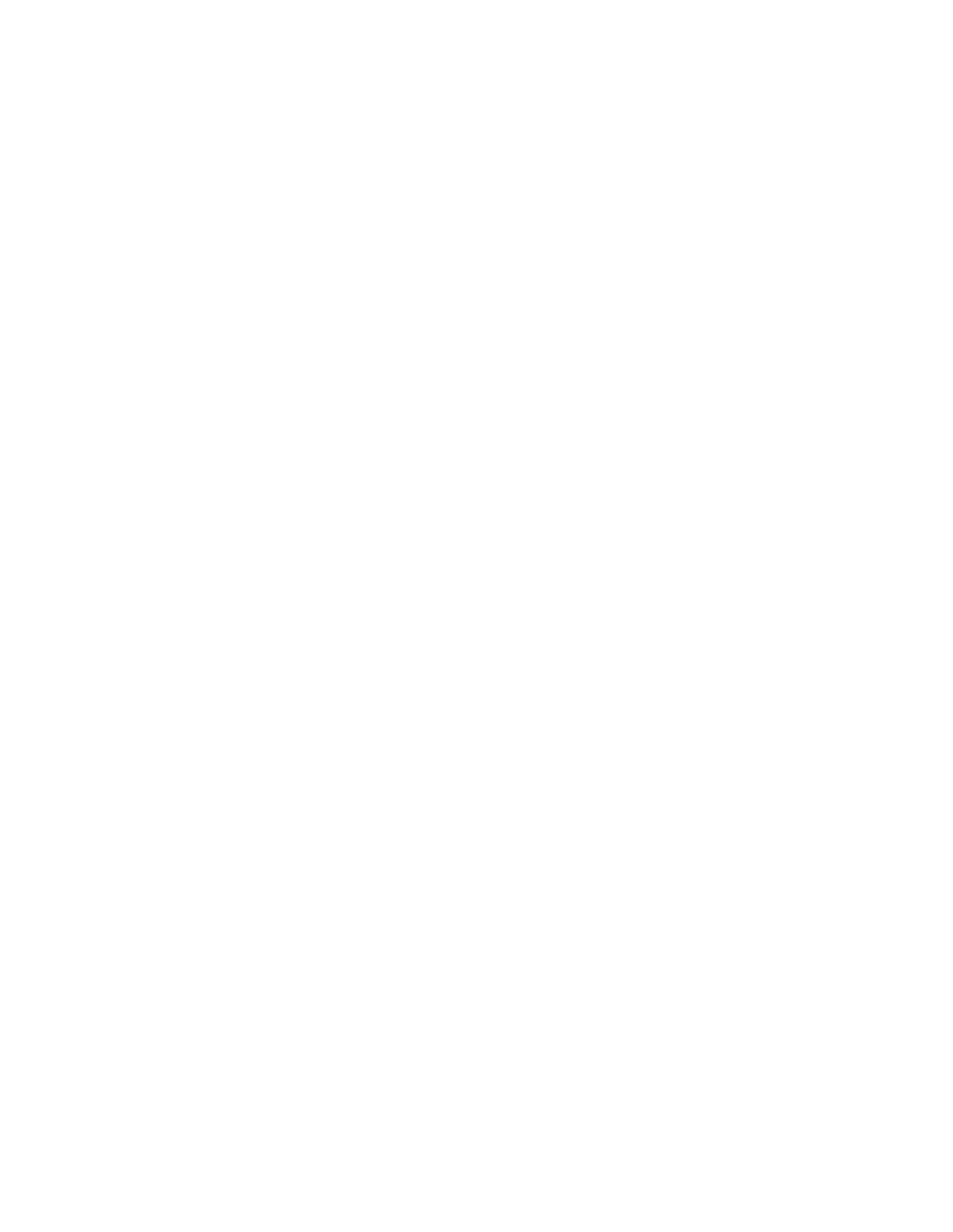# **CONTENTS**

|      | PROJECT AT A GLANCE                                                                                                    |  |                          |
|------|------------------------------------------------------------------------------------------------------------------------|--|--------------------------|
| Ι.   | <b>INTRODUCTION</b>                                                                                                    |  | 1                        |
| ΙΙ.  | THE INVESTMENT                                                                                                         |  |                          |
|      | Project Identification and Description<br>А.<br>Β.<br>Ownership and Management<br>C.<br><b>Financial Performance</b>   |  | 1<br>$\overline{2}$<br>4 |
| III. | THE ADB ASSISTANCE                                                                                                     |  | 3                        |
|      | А.<br>The Assistance<br>В.<br>Implementation Arrangements<br>C.<br>Value Added by ADB Assistance<br>D.<br><b>Risks</b> |  | 3<br>3<br>3<br>5         |
| IV.  | DEVELOPMENT IMPACT AND STRATEGIC ALIGNMENT                                                                             |  | 4                        |
|      | Development Impact, Outcome, and Outputs<br>А.<br>В.<br>Alignment with ADB Strategy and Operations                     |  | 4<br>4                   |
| V.   | POLICY COMPLIANCE                                                                                                      |  |                          |
|      | А.<br>Safeguards and Social Dimensions<br>В.<br><b>Anticorruption Policy</b><br>C.<br>Assurances                       |  | 5<br>5<br>5              |
| VI.  | THE PRESIDENT'S DECISION                                                                                               |  | 6                        |
|      | <b>APPENDIXES</b>                                                                                                      |  |                          |
| 1.   | 7<br>Design and Monitoring Framework                                                                                   |  |                          |
| 2.   | <b>List of Linked Documents</b>                                                                                        |  | 9                        |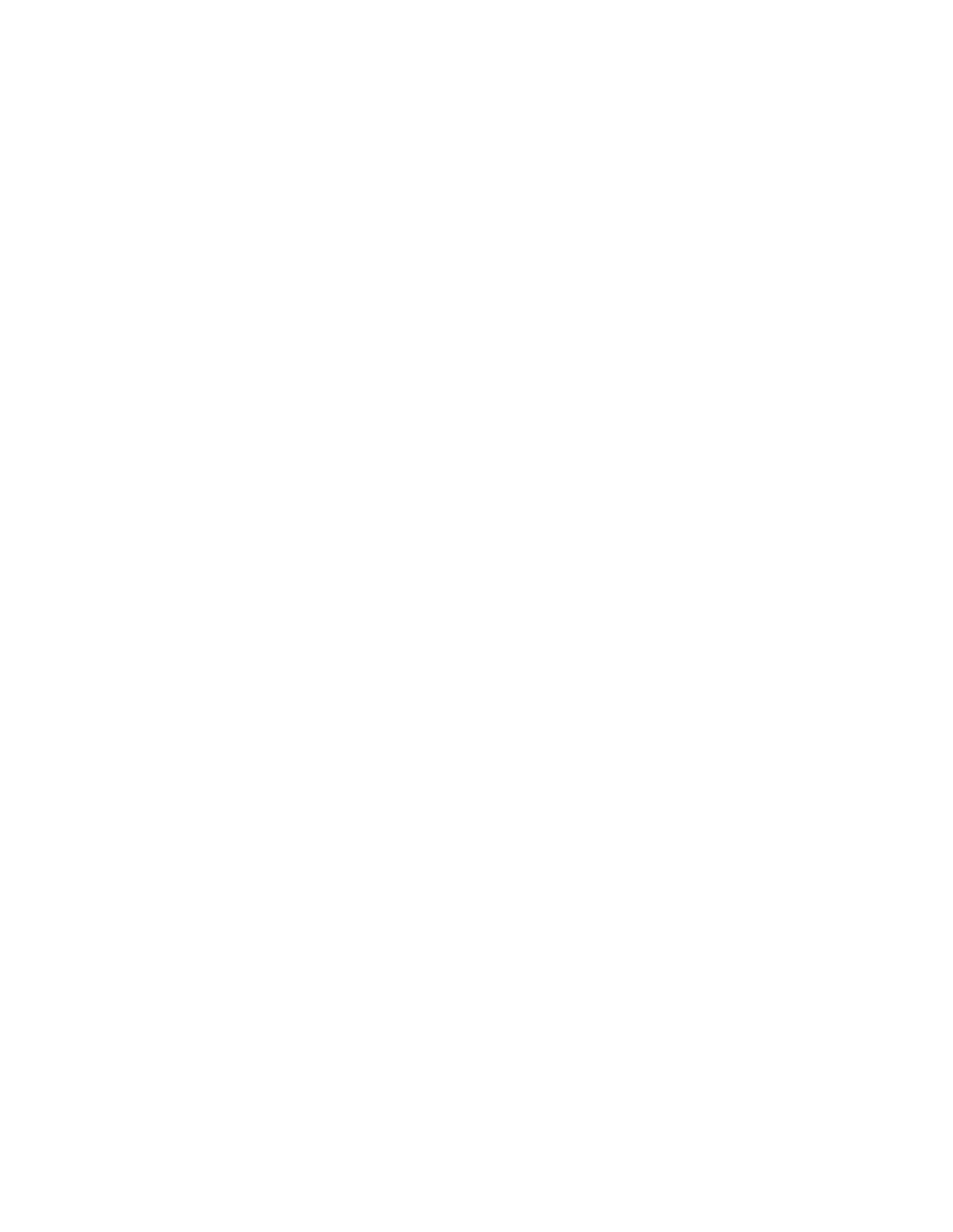## **PROJECT AT A GLANCE<sup>1</sup>**

| 1. Basic Data                                                  |                                                                                                                                                          |                                        | Project Number: 55159-001         |       |
|----------------------------------------------------------------|----------------------------------------------------------------------------------------------------------------------------------------------------------|----------------------------------------|-----------------------------------|-------|
| <b>Project Name</b><br>Country<br>Investee                     | <b>Administration of Equity</b><br><b>Investment for Financial</b><br>Wellness Holdings Pte. Ltd.<br>Indonesia<br><b>Financial Wellness Holdings Pte</b> | Department/Division PSOD/OPSD          |                                   |       |
|                                                                | Ltd                                                                                                                                                      |                                        |                                   |       |
| <b>Portfolio at a Glance</b>                                   | https://www.adb.org/Documents/<br>LinkedDocs/?id=55159-001-Port<br>AtaGlance                                                                             |                                        |                                   |       |
| 2. Sector                                                      | Subsector(s)                                                                                                                                             |                                        | <b>ADB Financing (\$ million)</b> |       |
| $\sqrt{}$ Finance                                              | <b>Inclusive Finance</b>                                                                                                                                 |                                        |                                   | 3.00  |
|                                                                |                                                                                                                                                          |                                        | Total                             | 3.00  |
| 3. Operational Priorities                                      |                                                                                                                                                          | <b>Climate Change Information</b>      |                                   |       |
| Addressing remaining poverty and reducing inequalities         |                                                                                                                                                          | GHG reductions (tons per annum)        |                                   | 0.000 |
| ✔ Accelerating progress in gender equality                     |                                                                                                                                                          | Climate Change impact on the Project   |                                   | Low   |
| ✔ Tackling climate change, building climate and disaster       |                                                                                                                                                          | <b>ADB Financing</b>                   |                                   |       |
| resilience, and enhancing environmental sustainability         |                                                                                                                                                          | Adaptation (\$ million)                |                                   | 0.00  |
|                                                                |                                                                                                                                                          | Mitigation (\$ million)                |                                   | 0.00  |
|                                                                |                                                                                                                                                          |                                        |                                   |       |
|                                                                |                                                                                                                                                          | Cofinancing                            |                                   |       |
|                                                                |                                                                                                                                                          | Adaptation (\$ million)                |                                   | 0.45  |
|                                                                |                                                                                                                                                          | Mitigation (\$ million)                |                                   | 0.00  |
|                                                                |                                                                                                                                                          |                                        |                                   |       |
| <b>Sustainable Development Goals</b><br><b>SDG 1.2</b>         |                                                                                                                                                          | <b>Gender Equity and Mainstreaming</b> |                                   |       |
| SDG 8.10                                                       |                                                                                                                                                          | Gender Equity (GEN)                    |                                   | ✔     |
| SDG 13.a                                                       |                                                                                                                                                          | <b>Poverty Targeting</b>               |                                   |       |
|                                                                |                                                                                                                                                          | Geographic Targeting                   |                                   |       |
|                                                                |                                                                                                                                                          |                                        |                                   |       |
| 4. Nonsovereign Operation Risk Rating - NA                     |                                                                                                                                                          |                                        |                                   |       |
| 5. Safeguard Categorization                                    | <b>Environment: C</b>                                                                                                                                    | <b>Involuntary Resettlement: C</b>     | <b>Indigenous Peoples: C</b>      |       |
| 6. Financing                                                   |                                                                                                                                                          |                                        |                                   |       |
| <b>Modality and Sources</b>                                    |                                                                                                                                                          |                                        | <b>Amount (\$ million)</b>        |       |
| <b>ADB</b>                                                     |                                                                                                                                                          |                                        | 0.00                              |       |
| Nonsovereign Direct Investment: ADB Ventures Investment Fund 1 |                                                                                                                                                          |                                        | 0.00                              |       |
| Cofinancing                                                    |                                                                                                                                                          |                                        | 3.00                              |       |
| ADB Ventures Investment Fund 1 (Full ADB Administration)       |                                                                                                                                                          |                                        | 3.00                              |       |
| Others <sup>a</sup>                                            |                                                                                                                                                          |                                        | 0.00                              |       |
| Total                                                          |                                                                                                                                                          |                                        | 3.00                              |       |
| <b>Currency of Financing: US Dollar</b>                        |                                                                                                                                                          |                                        |                                   |       |
|                                                                |                                                                                                                                                          |                                        |                                   |       |

a Derived by deducting ADB financing and Cofinancing from Total Project Cost.

<sup>1</sup> Footnote d in appendix 1 (Design and Monitoring Framework) for explanation of climate change co-financing calculation.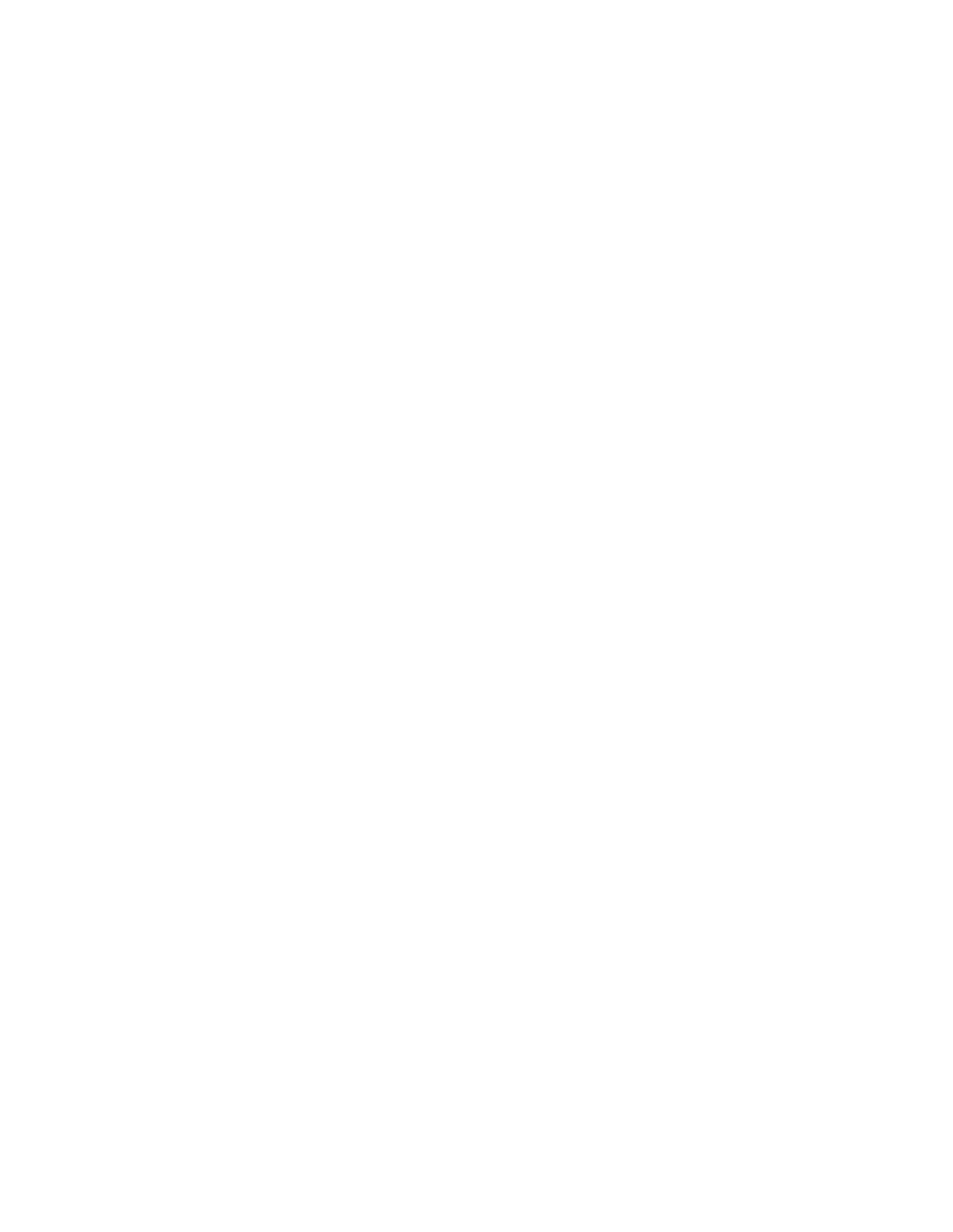### $\mathbf{L}$ **INTRODUCTION**

1. The transaction involves the administration by the Asian Development Bank (ADB) of an equity investment of up to \$3,000,000, with an initial investment of up to \$750,000 in a nonoperating holding company called Financial Wellness Holdings Pte. Ltd. (Wagely) in Singapore to expand its operations in Indonesia (conducted through its operating Indonesian subsidiary, PT Gaji Pintar Indonesia), to be provided by the ADB Ventures Investment Fund  $1<sup>1</sup>$  under the ADB Ventures Financing Partnership Facility. The balance of the approved equity amount may be invested in subsequent fundraising rounds that Wagely is expected to undertake. Consistent with the establishment arrangements for the fund, ADB will not invest its own capital alongside the fund. $2$ 

2. Wagely is a financial technology (fintech) company with primary operations in Indonesia that partners with employers to deliver financial wellness to employees by helping them overcome financial shortfalls between paychecks. Earned wage access enables employees to access their earned but unpaid wages, allowing them to be financially resilient when faced with income shocks. <sup>3</sup> Wagely will also offer financial literacy training to raise awareness around financial risk management and ways to deal with shocks, including climate-related shocks. Wagely's mission to increase the financial inclusion of low-and-middle-income workers in Indonesia aligns with ADB's operational priorities of achieving greater financial inclusion and building climate and disaster resilience in Asia and the Pacific.<sup>4</sup>

#### Ш. **THE INVESTMENT**

#### А. **Project Identification and Description**

3. **High financial exclusion and climate vulnerability.** More than 50% of Indonesians are excluded from the formal financial system and only 18% of Indonesian women have borrowed from a financial institution or used a credit card.<sup>5</sup> This number includes many of the 140 million low- and middle-income workers (72% of the Indonesian workforce) who live from paycheck to paycheck<sup>6</sup> and are highly vulnerable to shocks, including climate-related shocks.<sup>7</sup> Indonesia, particularly the island of Java, is prone to a high frequency of floods every year. $8$  These risks are expected to increase further because of climate change.<sup>9</sup> Further, despite the expansion of Indonesia's social protection program, a significant portion of the population still suffer from limited coverage, poor targeting, inadequate benefits, and a lack of integration with social security and social insurance schemes. Many Indonesians therefore are not covered by any social protection

<sup>1</sup> Financing partner: Clean Technology Fund, Nordic Development Fund, and the governments of Finland and the Republic of Korea. As provided in para. 52 of ADB. 2015*. Enhancing Operational Efficiency of the Asian Development Bank*. Manila, the President is "authorized to approve the establishment of trust funds and FPFs (financing partnership facility), or participation in GFIs (global funding initiative); acceptance of contributions from any financing partner; and administration of cofinancing for any operation."

<sup>2</sup> ADB. 2020. *Establishment of the ADB Ventures Financing Partnership Facility*. Manila.

<sup>&</sup>lt;sup>3</sup> Earned wage access is a fintech service that allows users to receive on demand a portion of their wages for the time they have already worked but not yet been paid by their employer.

<sup>4</sup> ADB. 2018*. Strategy 2030: Achieving a Prosperous, Inclusive, Resilient, and Sustainable Asia and the Pacific*. Manila.

<sup>5</sup> A. Demirguc-Kunt et al. 2018. *Global Findex Database 2017*. Washington, DC: World Bank.

<sup>6</sup> Euromonitor. 2019. *Income and Expenditure: Indonesia*. London.

<sup>7</sup> T. Fujii. 2016. *Climate Change and Vulnerability to Poverty: An Empirical Investigation in Rural Indonesia.*

ADBI Working Paper *Series.* No*.* 622. Tokyo: Asian Development Bank Institute.

<sup>8</sup> Floodlist. Indonesia.

<sup>9</sup> G. Cahya. 2020. *Climate Change Cause of Greater Jakarta Floods, BMKG Says. The Jakarta Post*. 26 February.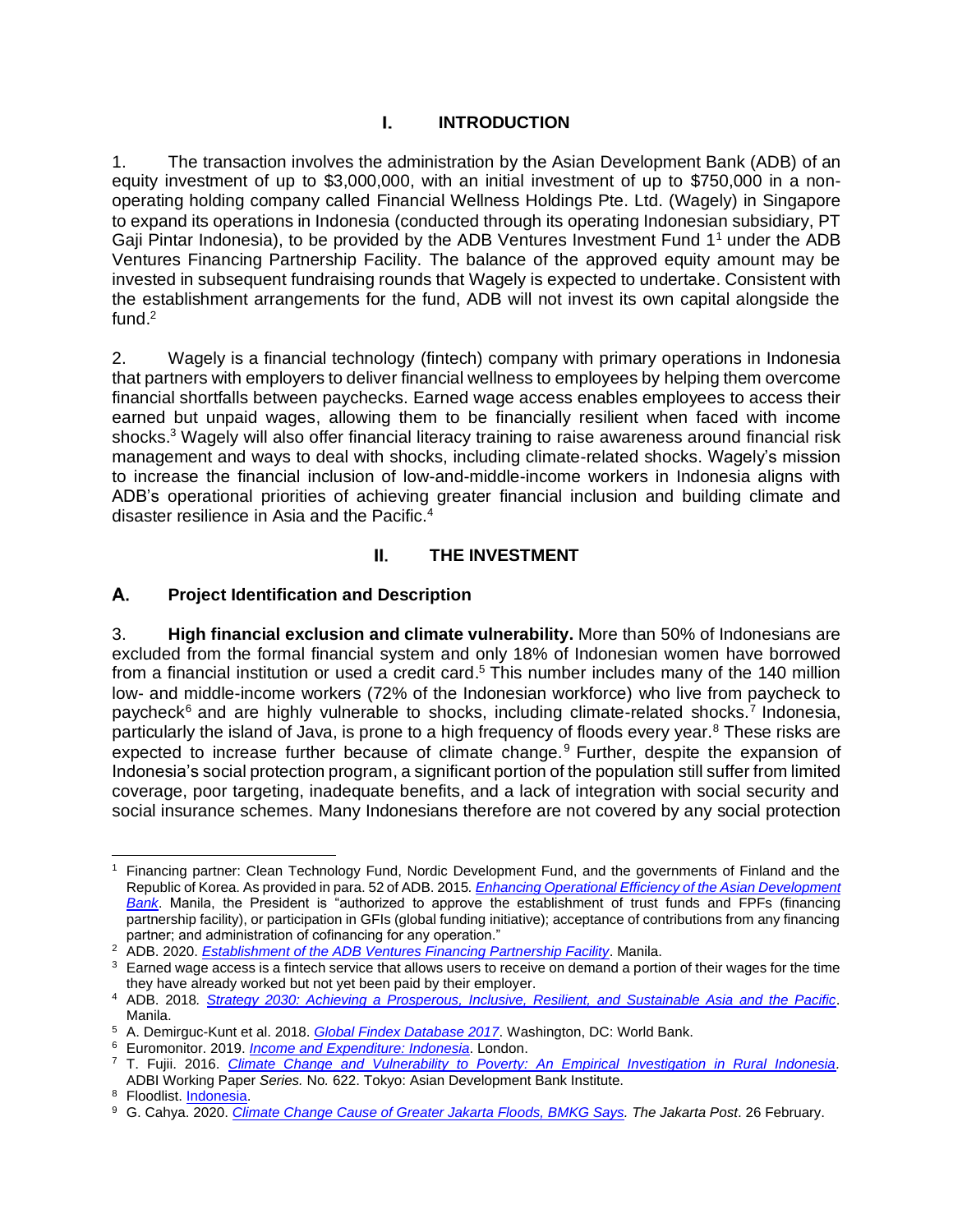program and do not have access to financial services, such as savings, credit, and insurance that can help households manage income fluctuations and protect against these climate shocks.<sup>10</sup>

4. **Low financial literacy rates heighten risks.** A survey in 2019 found the financial literacy rate in Indonesia to be only 38%.<sup>11</sup> Another survey in 2017 found that financial literacy rates are higher among men (33% compared with 25% among women).<sup>12</sup> Lack of financial experience and without access to formal credit providers, many Indonesians opt to take out loans from fast-cash lenders—leaving them vulnerable to unreasonably high interest rates (1% per day) and predatory collection practices that are detrimental to their long-term financial health. Low levels of financial literacy make it difficult for the financially excluded to cope with income shocks, including climaterelated shocks. Financial literacy, together with increased awareness and knowledge of climate risk and resilience solutions, can play a critical role in influencing household decisions on investing in resilient assets and livelihoods, and improved preparedness planning.<sup>13</sup>

5. **Fintech industry in Indonesia.** Indonesia's large and digitally savvy population, many of whom are financially underserved, has accelerated the growth of the fintech industry. The emerging fintech industry has fostered innovations with the objective of increasing financial inclusion, but it has also made financial products and services that have heightened risks to consumers.<sup>14</sup> For example, the market has a high number of peer-to-peer and payday loan products, often charging high interest rates, that pose risks to consumers with low levels of financial literacy. The Financial Services Authority (OJK) of Indonesia is closely scrutinizing fintech lenders and promoting increased digital financial literacy, particularly for women, to mitigate consumer risks. 15

6. **Business strategy and rationale**. Wagely is a first mover in the \$2.1 billion earned wage access market in Indonesia. Its mission is to provide a sustainable solution for all employees by breaking the cycle of debt caused by overdraft fees, high-interest credit, and payday loans; and to play a leading role in building financial wellness for low- and middle-income workers in Indonesia. CONFIDENTIAL INFORMATION DELETED. Through partnerships with employers, Wagely is designing a holistic platform that will help employees to overcome financial shortfalls between paychecks through on-demand access to earned wages, while offering financial literacy education to promote healthy financial planning habits. Overtime increased financial literacy levels will enable employees to access a broader range of financial product offerings, including saving and insurance, that will reduce their vulnerabilities to economic and climate shocks. Increased financial wellness of employees will also generate financial benefits for Wagely's partner employers through increased productivity, reduced turnover costs, and higher retention of workers. Wagely's solution can be implemented by employers in 48 hours and allows employees to access earned wages within 24 hours of applying. Recognizing a gender gap, Wagely will introduce tailored financial products for women that will be promoted through women-focused marketing campaigns.

#### В. **Ownership and Management**

### CONFIDENTIAL INFORMATION DELETED

<sup>10</sup> ADB. 2020. *Asian Development Outlook 2020 Update: Wellness in Worrying Times*. Manila.

<sup>11</sup> Financial Services Authority Indonesia. 2018. *National Financial Literacy and Inclusion Survey*. Jakarta.

<sup>12</sup> A. Sawitri. 2017. *Women Have Lower Level of Financial Literacy Than Men: OJK. Tempo*. 21 April.

<sup>13</sup> A. Haworth et al. 2016. *Climate Resilience and Financial Services*. Working Paper. London: BRACED.

<sup>14</sup> E. Duflos. 2016. *Emerging Opportunities for Digital Finance in Indonesia.* Blog. 17 October. Consultative Group to Assist the Poor.

<sup>15</sup> Government of Indonesia. 2020. *National Women's Financial Inclusion Strategy*. Jakarta.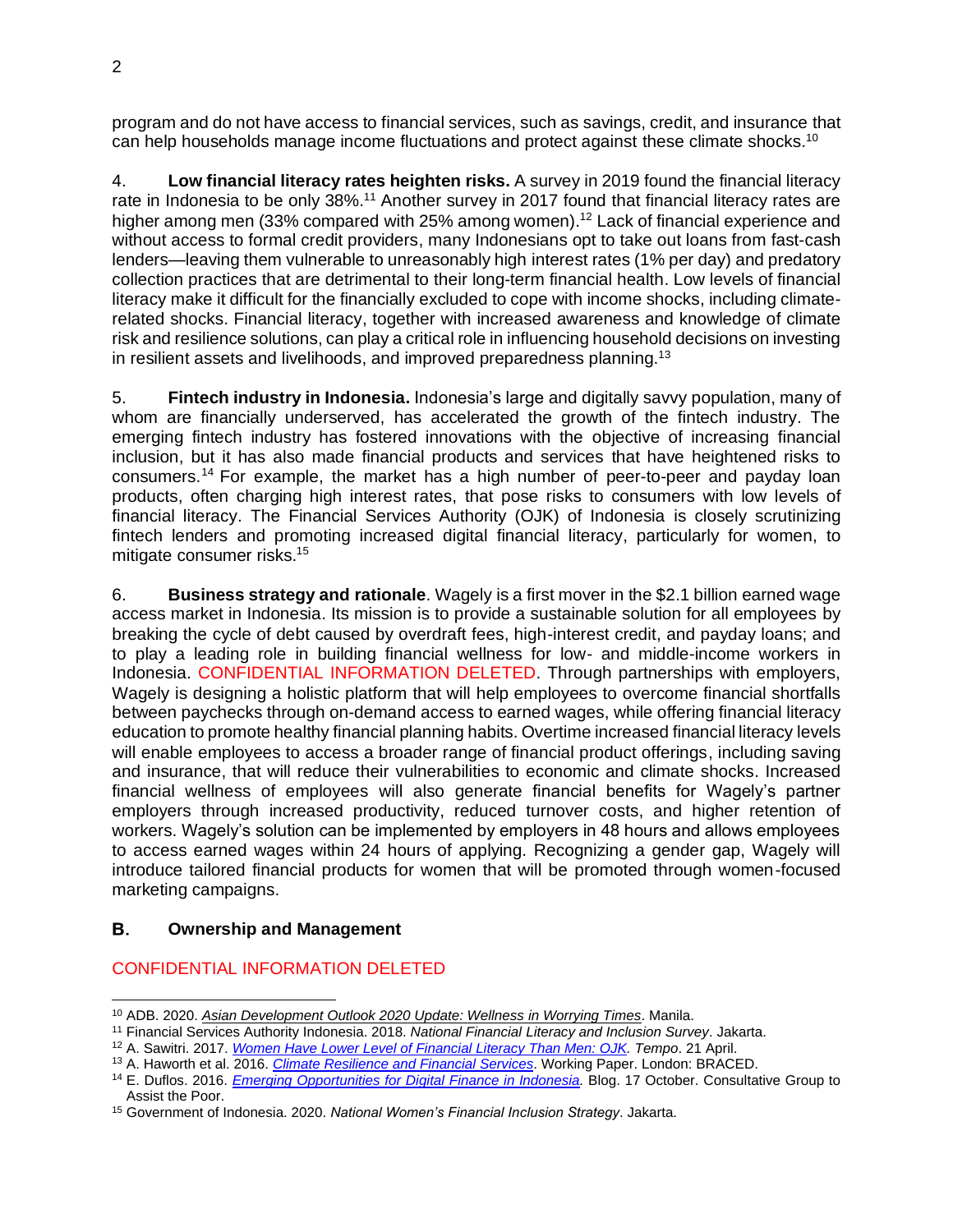7. **Management.** The management team consists of founders and other experienced and well-qualified professionals; has a record of entrepreneurial success; and is well-connected in prime market segments for financial services, including fintech and e-commerce. Tobias Fischer has more than 10 years of experience in financial services and alternative credit, including 6 years in Southeast Asia. Sasanadi Ruka has over 15 years of software development experience in various technology and financial service companies in Indonesia. Kevin Hausburg co-founded a digital marketing and design agency serving enterprise clients in over 10 countries.

# CONFIDENTIAL INFORMATION DELETED

### Ш. **THE ADB ASSISTANCE**

### А. **The Assistance**

8. ADB will administer the provision of assistance by the fund of up to \$3,000,000, with an initial investment of up to \$750,000 through an equity investment in Financial Wellness Holdings Pte. Ltd.

9. CONFIDENTIAL INFORMATION DELETED. The balance of the approved equity amount may be invested in subsequent fundraising rounds. ADB is expected to provide support to help strengthen governance, improve environmental and social sustainability, incorporate measures to support gender equality in Wagely's business activities to narrow gender disparities, achieve greater financial inclusion, strengthen awareness on climate and disaster risk, building climate and disaster resilience and help in building financial literacy modules. This investment is complimentary to ADB's sovereign operations and ADB aims to leverage its networks to help Wagely connect with regulators and new customers, and gain traction in other Southeast Asian markets.<sup>16</sup> In line with the ADB Ventures Financing Partnership Facility, the share purchase price will be based on a valuation approved by the fund investment committee.

#### В. **Implementation Arrangements**

# CONFIDENTIAL INFORMATION DELETED

10. **Use of proceeds.** Wagely will use the investment proceeds to finance its business growth in Indonesia by expanding its products suite and team to improve both engineering and sales capabilities, including hiring for senior management to accelerate growth.

### C. **Value Added by ADB Assistance**

11. **Development of fintech industry in Indonesia.** The investment will demonstrate ADB's support of innovative financial technologies that strengthen financial inclusion in Indonesia. Earned wage access will provide a default pathway for emergency funding and help low- and middle-income people break out of the cycle induced by predatory lending. This is crucial as the expected increase in climate and disaster risk has a disproportionate impact on low- and middleincome people. Hence, financial literacy and climate awareness training will help vulnerable populations to become financially resilient by providing them opportunities to save and insure.

<sup>16</sup> ADB. 2020. *Indonesia: Promoting Innovative Financial Inclusion Program (52218-001).* Manila.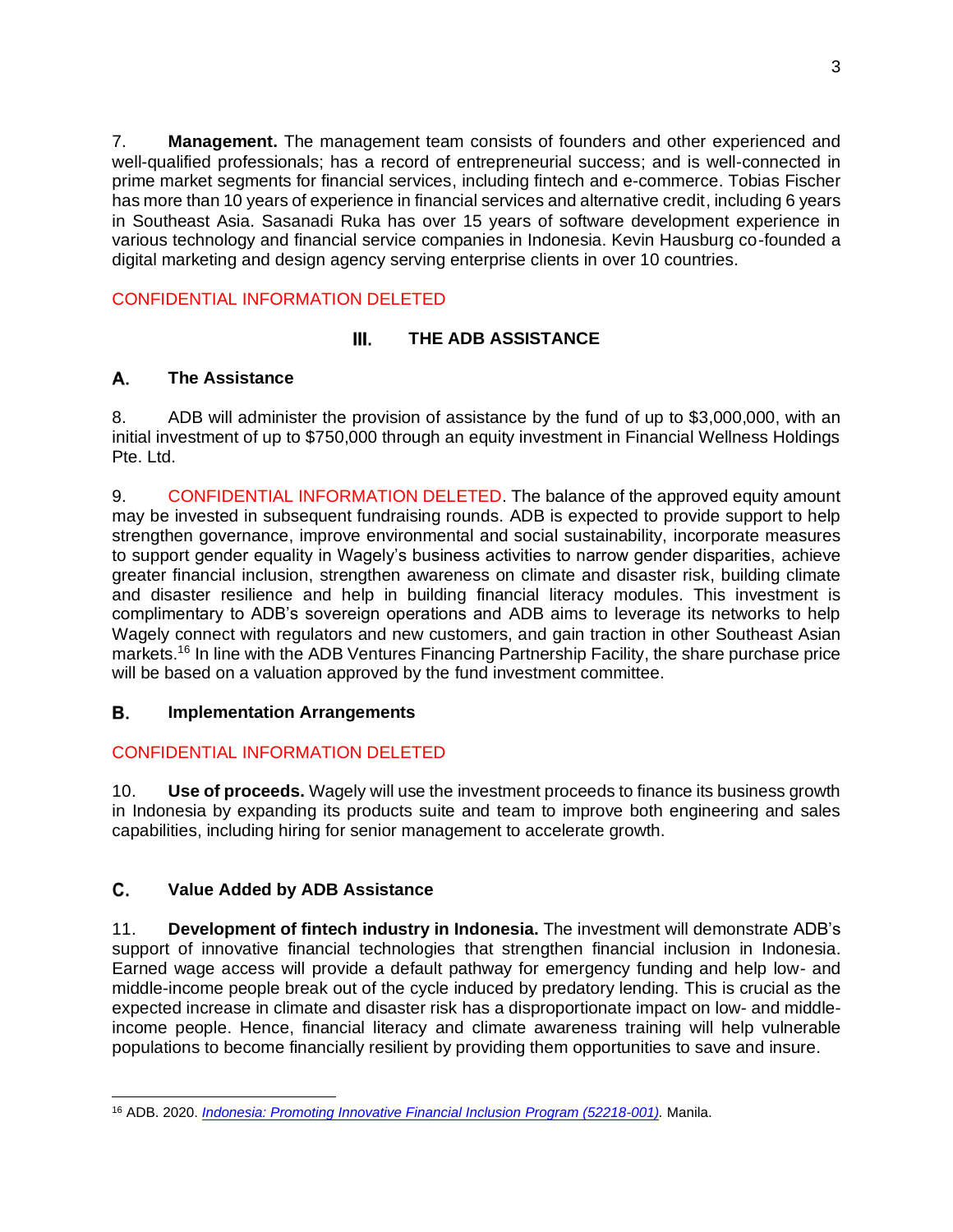12. **Resource mobilization.** ADB's shareholding is anticipated to have a significant signaling effect and is likely to increase market confidence in Wagely achieving its business goals. This will help Wagely in critical areas, such as launching new products and attracting future debt and equity. ADB's investment will also help catalyze more impact venture investments in Indonesia.

13. **Progress to market-leading standards.** As the first and only development finance institution shareholder, ADB will help develop and support Wagely's adherence to high corporate governance and integrity standards, as well as its adoption of market-leading social and environmental standards, with potential demonstration effects in the Indonesian fintech segment. ADB will also add value to Wagely by helping to link climate change awareness to financial literacy training.

## CONFIDENTIAL INFORMATION DELETED

### IV. **DEVELOPMENT IMPACT AND STRATEGIC ALIGNMENT**

### А. **Development Impact, Outcome, and Outputs**

14. The investment is aligned with the Government of Indonesia's commitment to increase financial inclusion<sup>17</sup> and achieve Sustainable Development Goals 1, 8 and 13.<sup>18</sup> The investment's expected outcome is increased financial inclusion and reduced climate vulnerabilities, among others, for low- and middle-income workers, particularly for women due to increased availability of earned wage access. The expected outputs of the investment are (i) the expansion of Wagely's business in a gender inclusive manner, (ii) increased availability of women-focused financial products and marketing, (iii) enhanced gender equality in decision-making, (iv) enhanced gender equality in staffing, and (v) enhanced gender equality in the workplace.

### В. **Alignment with ADB Strategy and Operations**

15. **Consistency with ADB strategy and country strategy.** The investment is compliant with the fund's objectives, as set out in the relevant contractual documents.<sup>19</sup> In addition, the investment will contribute to the following Strategy 2030 operational priorities and their operational plans: (i) addressing remaining poverty and reducing inequalities (OP1); (ii) accelerating progress in gender equality (OP2); and (iii) tackling climate change, building climate and disaster resilience, and enhancing environmental sustainability (OP3).  $20$  The investment is also aligned with the objective of the ADB country partnership strategy and country operations business plan in Indonesia of addressing climate change, increasing climate resilience, and gender equality.<sup>21</sup>

<sup>17</sup> Government of Indonesia. 2020. *National Medium-Term Development Plan (RPJMN), 2020–2024*. Jakarta; and Government of Indonesia. 2005*. National Long-Term Development Plan (RPJPN), 2005–2025*. Jakarta.

<sup>&</sup>lt;sup>18</sup> The ADB Ventures Investment Fund 1 will contribute to multiple SDGs by applying climate (80% of investments) and gender (75% of investments) impact investment lens, primary targeting ADB's developing member countries (DMCs) in Southeast Asia and South Asia.

<sup>&</sup>lt;sup>19</sup> All ADB Ventures Investment Fund 1 participants agreed to participate in the fund in accordance with the provisions set out in the Fund Common Terms and the Participation Agreement signed with each participant.

<sup>20</sup> ADB. *Strategy 2030: Operational Plans.*

<sup>21</sup> ADB. 2020. *Country Partnership Strategy, Indonesia, 2020–2024 – Emerging Stronger.* Manila; ADB. 2020*. Country Operations Business Plan, Indonesia, 2021–2023*. Manila.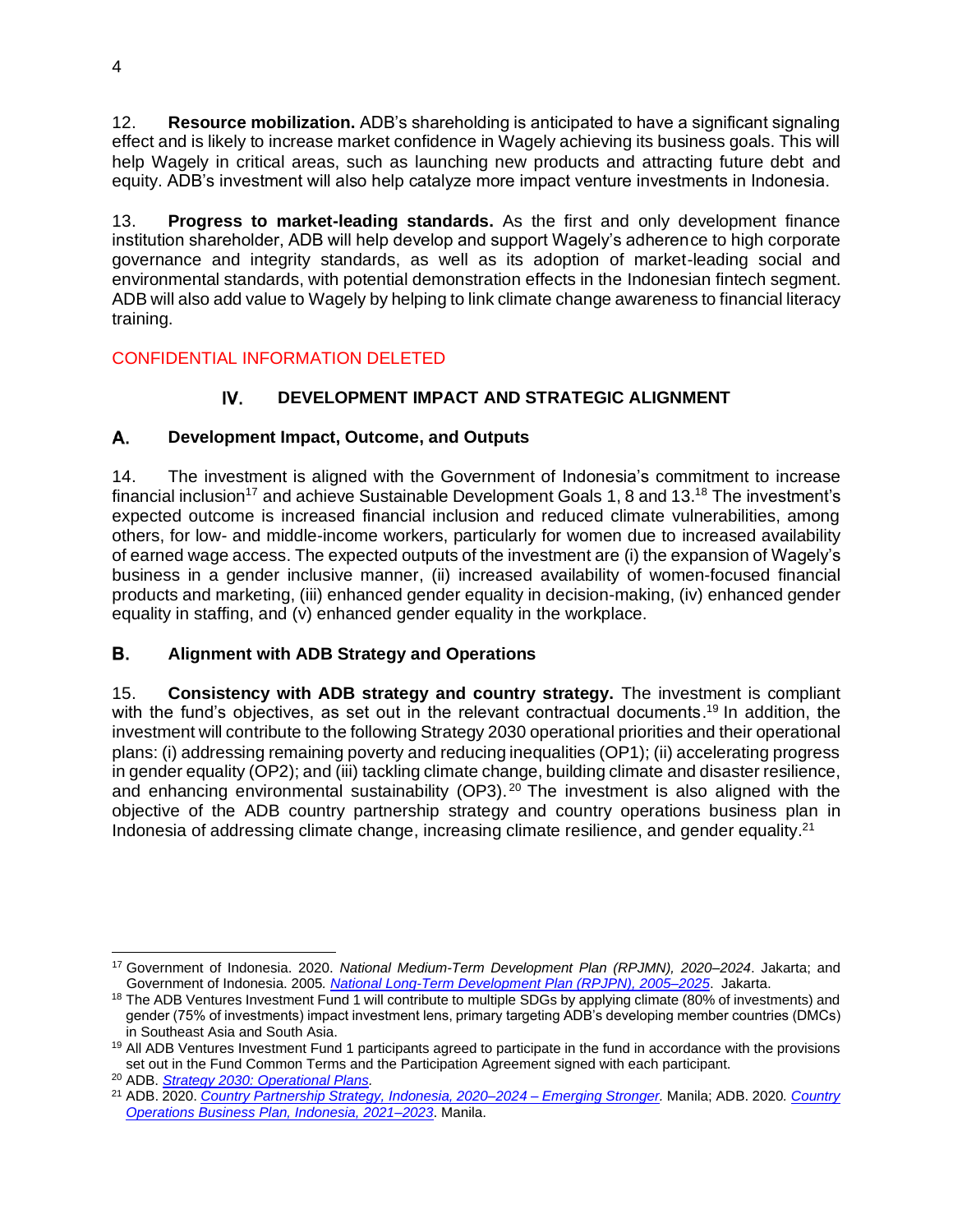### V. **POLICY COMPLIANCE**

#### А. **Safeguards and Social Dimensions**

16. ADB has categorized the investment in compliance with ADB's Safeguard Policy Statement (2009) as follows: environment (*category C*), involuntary resettlement (*category C*), and indigenous peoples (*category C*). 22

17. ADB has undertaken due diligence and reviewed the potential environmental and social impacts of the investment. Wagely's business operations and plan for using ADB proceeds are likely to have minimal adverse effects to the environment and will not trigger involuntary resettlement or indigenous people's safeguards.

18. As a digital business, Wagely's operations and activities are expected to consume electricity and generate minimal waste. Energy consumption and waste generation could be managed through standard regulations and resource conservation measures. Wagely's current policies and procedures may be strengthened to ensure that the company's current and future environmental and social impacts are managed, with a view to minimizing any potential harm. The investment is expected to increase economic opportunities in Indonesia by creating 50 new jobs in technical and nontechnical roles. Wagely commits to adhere to applicable labor laws and internationally recognized core labor standards. Wagely will report to ADB annually on such compliance.<sup>23</sup>

19. **Gender equity as a theme.** Following ADB's Policy on Gender and Development (1998), Wagely has incorporated measures to promote gender equality and/or women's empowerment in its business activities. Key features of the gender action plan are as follows: (i) increase the proportion of women using Wagely's services, (ii) introduce a financial product that addresses women's needs, (iii) develop and implement a women-focused marketing campaign, (iv) increase the number of female board members or senior advisors, (v) increase the number of female employees, (vi) increase the proportion of women in management, (vii) increase the proportion of women in technical roles, (viii) adopt an anti-sexual harassment policy, (ix) annually train staff on Wagely's anti-sexual harassment policy, and (x) train women on climate change awareness, savings and insurance. Wagely will submit periodic reports on implementation of gender measures to ADB.

#### В. **Anticorruption Policy**

20. Wagely was advised of ADB's policy of implementing best international practice relating to combating corruption, money laundering, and the financing of terrorism. ADB will ensure that the investment documentation includes appropriate provisions prohibiting corruption, money laundering, and the financing of terrorism; and remedies for ADB in the event of noncompliance.

#### C. **Assurances**

21. Consistent with the Agreement Establishing the Asian Development Bank (the Charter),<sup>24</sup> ADB will proceed with the assistance upon establishing that the Government of Indonesia has no

<sup>22</sup> ADB. *Safeguard Categories*.

<sup>&</sup>lt;sup>23</sup> Summary Poverty Reduction and Social Strategy (accessible from the list of linked documents in Appendix 2).

<sup>24</sup> ADB. 1966. *Agreement Establishing the Asian Development Bank*. Manila.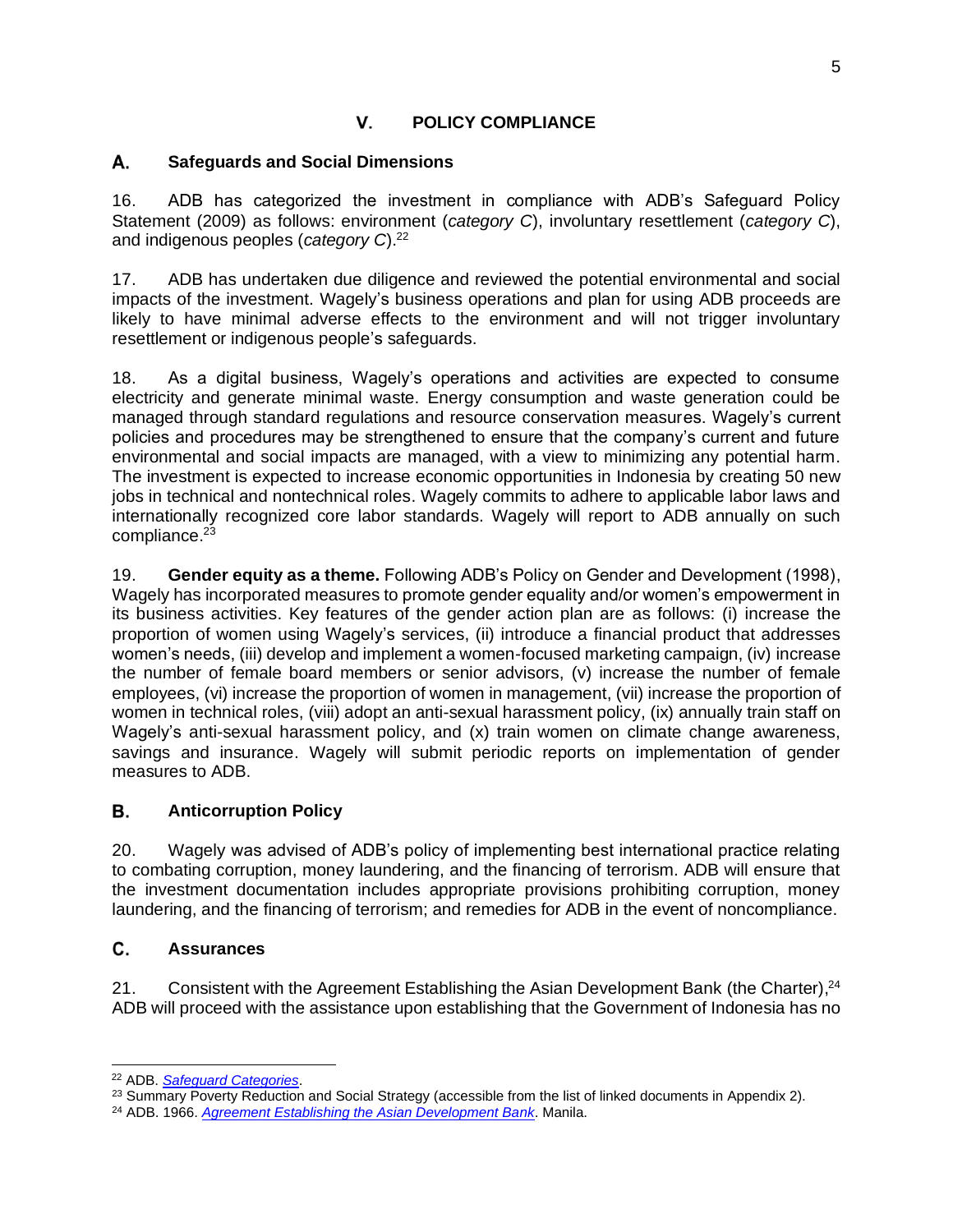objection to the assistance to Wagely. ADB will enter into suitable investment documentation, in form and substance satisfactory to ADB.

#### VI. **THE PRESIDENT'S DECISION**

22. The President, acting under the authority delegated by the Board, has approved the administration of an equity investment of up to \$3,000,000, with an initial investment of up to \$750,000, in Wagely in Singapore, to be provided by the ADB Ventures Investment Fund 1 under the ADB Ventures Financing Partnership Facility, and hereby reports this action to the Board.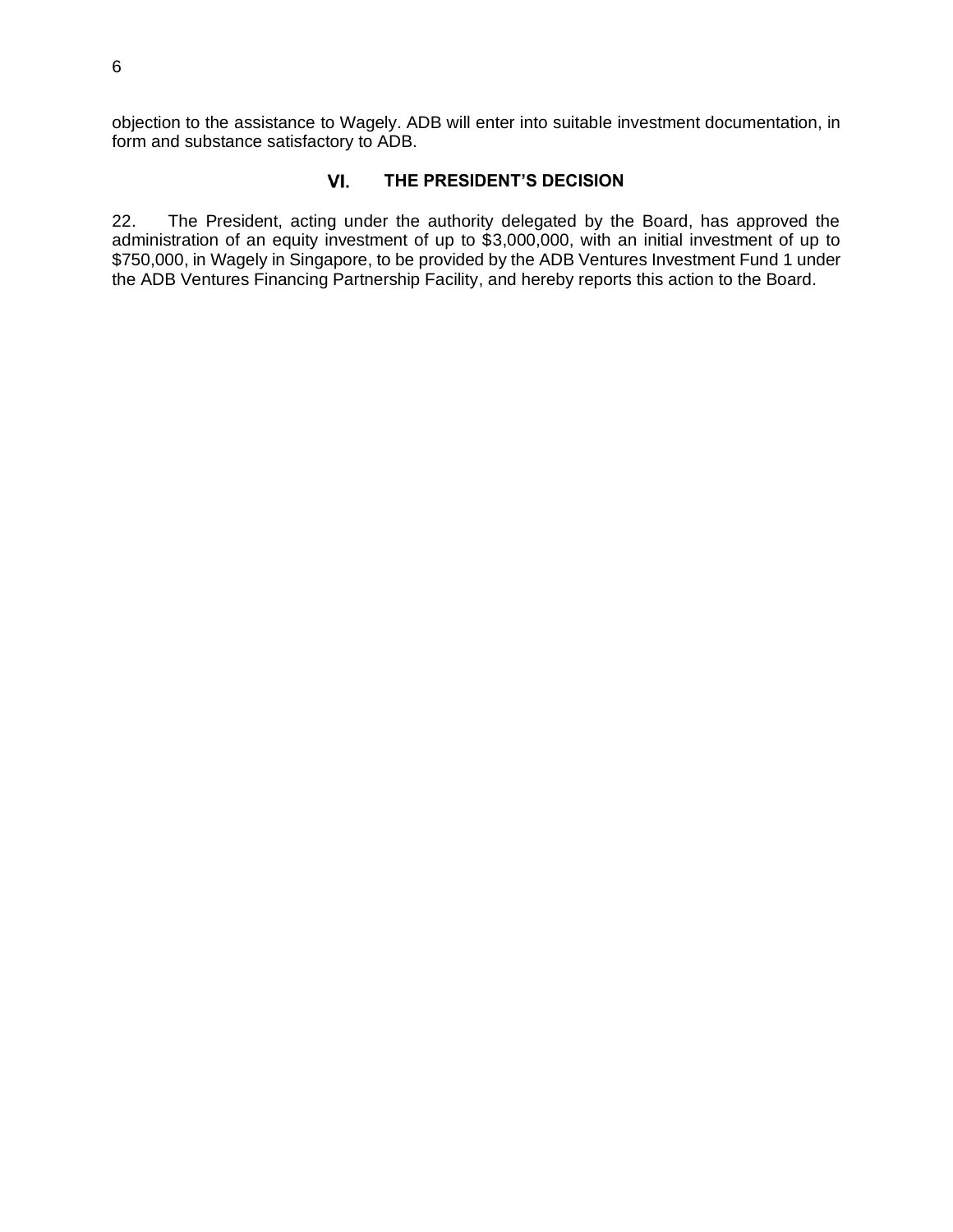### **DESIGN AND MONITORING FRAMEWORK ADB VENTURES INVESTMENT: FINANCIAL WELLNESS HOLDINGS PTE LTD (WAGELY)**

### **Impact the Project is Aligned with**

The Government of Indonesia's commitment to increase financial inclusion and achieve SDGs 1, 8 and 13 (National Medium-Term Development Plan [RPJMN]), 2020–2024 a

| <b>Results Chain</b>                                                                                                                                                                                                    | <b>Performance Indicators</b>                                                                                                                                                                                                                                                                                                                                                                             | Data Sources and<br><b>Reporting</b><br><b>Mechanisms</b>    | <b>Risks and</b><br><b>Critical</b><br><b>Assumptions</b>           |
|-------------------------------------------------------------------------------------------------------------------------------------------------------------------------------------------------------------------------|-----------------------------------------------------------------------------------------------------------------------------------------------------------------------------------------------------------------------------------------------------------------------------------------------------------------------------------------------------------------------------------------------------------|--------------------------------------------------------------|---------------------------------------------------------------------|
| <b>Outcome</b>                                                                                                                                                                                                          | By 2025 and 2037 <sup>b</sup>                                                                                                                                                                                                                                                                                                                                                                             |                                                              |                                                                     |
| Increased financial<br>inclusion and reduced<br>climate vulnerabilities,<br>among others, for low-<br>and middle-income<br>workers, particularly for<br>women due to<br>increased availability of<br>earned wage access | a. CONFIDENTIAL<br><b>INFORMATION DELETED</b><br><b>b. CONFIDENTIAL</b><br><b>INFORMATION DELETED</b><br>c. CONFIDENTIAL<br><b>INFORMATION DELETED</b><br>d. CONFIDENTIAL<br><b>INFORMATION DELETED</b><br>e. Jobs increased to at least 66 of<br>which 22 are held by women by<br>2025, and 116 of which 44 are<br>held by women by 2037<br>(2020 baseline: 16 of which 4 are<br>women) (OP 1.2, OP 2.1) | a.-e. Wagely's<br>annual development<br>effectiveness report | R: Dramatic<br>unexpected<br>economic<br>slowdown                   |
| <b>Outputs</b>                                                                                                                                                                                                          |                                                                                                                                                                                                                                                                                                                                                                                                           |                                                              |                                                                     |
| 1. Business of Wagely<br>expanded in a gender<br>inclusive manner                                                                                                                                                       | 1a. CONFIDENTIAL<br><b>INFORMATION DELETED</b><br>1b. CONFIDENTIAL<br><b>INFORMATION DELETED</b>                                                                                                                                                                                                                                                                                                          | 1.-5. Wagely's<br>annual development<br>effectiveness report | R: COVID-19<br>related delays in<br>decision-making<br>by customers |
| 2. Availability of<br>women-focused<br>financial products and<br>women-focused<br>marketing increased                                                                                                                   | 2a. CONFIDENTIAL<br><b>INFORMATION DELETED</b><br>2b. CONFIDENTIAL<br><b>INFORMATION DELETED</b>                                                                                                                                                                                                                                                                                                          |                                                              |                                                                     |
| 3. Gender equality<br>in decision-making<br>enhanced                                                                                                                                                                    | 3a. CONFIDENTIAL<br><b>INFORMATION DELETED</b><br>3b.CONFINDETIAL<br><b>INFORMATION DELETED</b>                                                                                                                                                                                                                                                                                                           |                                                              |                                                                     |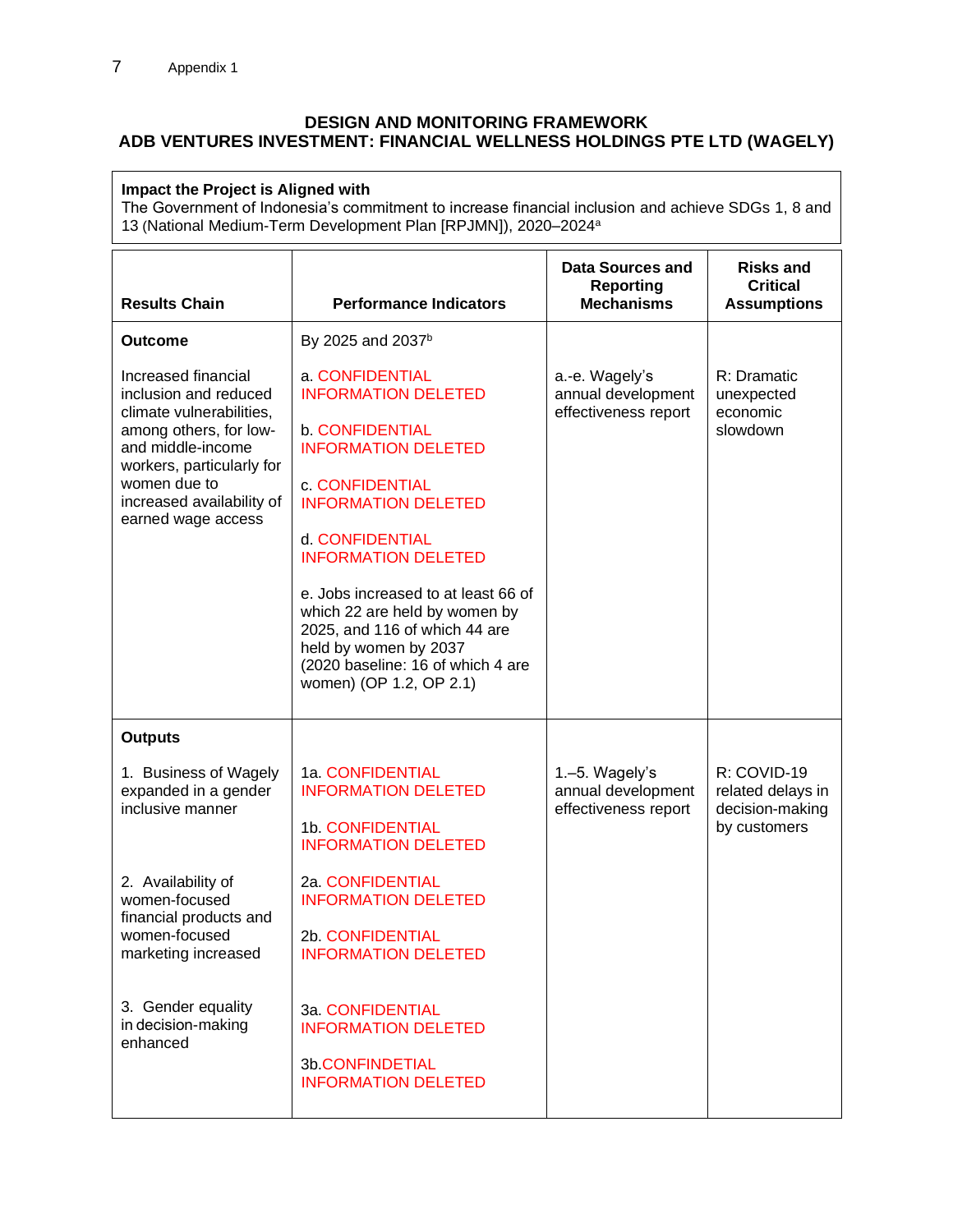| <b>Results Chain</b>                                                                                                         | <b>Performance Indicators</b>                                      | <b>Data Sources and</b><br><b>Reporting</b><br><b>Mechanisms</b> | <b>Risks and</b><br><b>Critical</b><br><b>Assumptions</b> |  |
|------------------------------------------------------------------------------------------------------------------------------|--------------------------------------------------------------------|------------------------------------------------------------------|-----------------------------------------------------------|--|
| 4. Gender equality<br>in staffing enhanced                                                                                   | 4. CONFIDENTIAL<br><b>INFORMATION DELETED</b>                      |                                                                  |                                                           |  |
| 5. Gender<br>equality in the<br>workplace enhanced                                                                           | 5a. CONFIDENTIAL<br><b>INFORMATION DELETED</b><br>5b. CONFIDENTIAL |                                                                  |                                                           |  |
|                                                                                                                              | <b>INFORMATION DELETED</b>                                         |                                                                  |                                                           |  |
| <b>Key Activities with Milestones</b><br>Business of Wagely expanded<br>1.<br><b>CONFIDENTIAL INFORMATION DELETED</b><br>1.1 |                                                                    |                                                                  |                                                           |  |

1.2 CONFIDENTIAL INFORMATION DELETED

2. Availability of women-focused financial products and women-focused marketing increased

- 2.1 CONFIDENTIAL INFORMATION DELETED
- 2.2 CONFIDENTIAL INFORMATION DELETED
- 3. Gender equality in decision-making enhanced
- 3.1 Recruitment of women for advisory and management roles completed by Q3 2023
- 4. Gender equality in staffing enhanced
- 4.1 Recruitment of women for technical roles completed by Q1 2023
- 5. Gender equality in the workplace enhanced
- 5.1 Anti-sexual harassment policy is designed by Q1 2022
- 5.2 Training module for anti-sexual harassment policy will be implemented by Q4 2022

### **Inputs**

ADB: \$3 million (equity)

ADB = Asian Development Bank; ADB Ventures = ADB Ventures Financing Partnership Facility; COVID-19 =

coronavirus disease;  $OP =$  operational priority;  $Q =$  quarter;  $R =$  risk;  $SDG =$  Sustainable Development Goal.

- <sup>a</sup> Government of Indonesia. 2020. *National Medium-Term Development Plan (RPJMN), 2020–2024*. Jakarta; and Government of Indonesia. 2005. *National Long-Term Development Plan (RPJPN), 2005–2025*. Jakarta.
- <sup>b</sup> The ADB Ventures Investment Fund 1 has a 17-year fund life (up to 2037) and will make 15–36 investments. ADB expects some investments to result in full or partial loss, consistent with the market dynamics of early-stage companies. ADB is therefore taking a portfolio approach by investing in high-risk investments that can generate significant development outcomes. The outcome indicators of each investment are meant to be ambitious to be consistent with the portfolio strategy and fund-level outcome targets.

### **Contribution to Strategy 2030 Operational Priorities**

In addition to the OP indicators tagged in the DMF, this project will contribute results for:

OP 3.2.3 Financial preparedness instruments provided (number)

Source: Asian Development Bank.